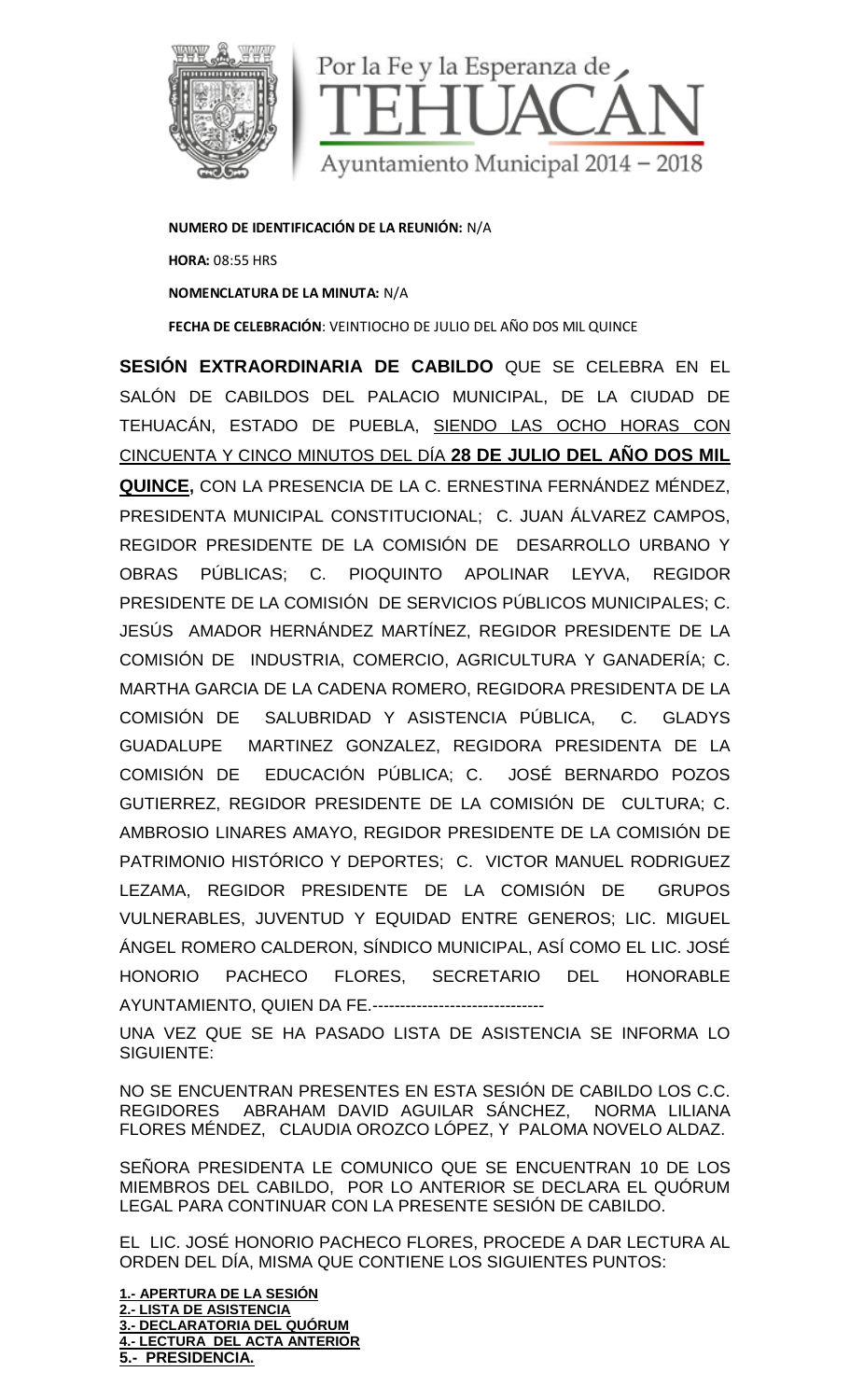ANÁLISIS, DISCUSIÓN Y EN SU CASO APROBACIÓN DEL PETITORIO POR EL CUAL LA PRESIDENTE MUNICIPAL SOLICITA LA AUTORIZACIÓN AL H. CABILDO PARA QUE LA C. ERNESTINA FERNÁNDEZ MÉNDEZ, PRESIDENTA MUNICIPAL, LIC. JOSÉ HONORIO PACHECO FLORES, SECRETARIO GENERAL DEL AYUNTAMIENTO Y LIC. MIGUEL ÁNGEL ROMERO CALDERÓN, SÍNDICO MUNICIPAL, FIRMEN EL **CONVENIO DE COLABORACIÓN PARA LA TRANSFERENCIA DE LOS RECURSOS ESTADO – MUNICIPIO** PARA LA EJECUCIÓN DEL PROYECTO **"TU ELIMINAS LOS CRIADEROS Y NOSOTROS LOS VECTORES"** CON UN MONTO AUTORIZADO POR EL PROGRAMA DE COMUNIDADES SALUDABLES DE \$500,000.00 (QUINIENTOS MIL PESOS 00/100 M.N.) Y DEL AYUNTAMIENTO \$500,000.00 (QUINIENTOS MIL PESOS 00/100 M.N.) CON UN MONTO TOTAL DE \$1,000,000.00 /UN MILLÓN DE PESOS 00/100 M.N.).

### **6.- REGIDURÍA DE SERVICIOS PÚBLICOS MUNICIPALES.**

- > ANÁLISIS, DISCUSIÓN Y EN SU CASO APROBACIÓN DEL DICTAMEN QUE VERSA SOBRE EL GASTO REALIZADO POR LAS ACCIONES LLEVADAS A CABO POR LA COORDINACIÓN DE ALUMBRADO PÚBLICO ADSCRITA A LA DIRECCIÓN DE SERVICIOS PÚBLICOS MUNICIPALES, POR UN MONTO DE \$1,130,545.30, CON RECURSOS PROPIOS.
- ANÁLISIS, DISCUSIÓN Y EN SU CASO APROBACIÓN DEL DICTAMEN QUE VERSA SOBRE EL GASTO A EFECTUARSE, POR LAS ACCIONES LLEVADAS A CABO POR LA COORDINACIÓN DE ALUMBRADO PÚBLICO ADSCRITA A LA DIRECCIÓN DE SERVICIOS PÚBLICOS MUNICIPALES, POR UN MONTO DE \$1,681,960.56, CON RECURSOS PROPIOS.

#### **CLAUSURA.**

EL LIC. JOSÉ HONORIO PACHECO FLORES, DA CUENTA AL CABILDO DEL MEMORANDUM NÚMERO 7/2014, SUSCRITO POR EL C. ABRAHAM DAVID AGUILAR SANCHEZ, REGIDOR PRESIDENTE DE LA COMISIÓN DE GOBERNACIÓN, JUSTICIA Y SEGURIDAD PÚBLICA, POR MEDIO DEL CUAL JUSTIFICA SU INASISTENCIA AL CABILDO DE ESTE DÍA, YA QUE POR MOTIVOS DE SALUD TIENE UNA CITA PROGRAMADA EN LA CIUDAD DE PUEBLA.

LA LIC. NORMA LILIANA FLORES MÉNDEZ, REGIDORA PRESIDENTA DE LA COMISIÓN DE PATRIMONIO Y HACIENDA PÚBLICA MUNICIPAL, MEDIANTE MEMORANDUM 042/2015, SOLICITA SE JUSTIFIQUE SU AUSENCIA EN EL CABILDO DE ESTE DÍA, YA QUE POR MOTIVOS PERSONALES NO PUEDE ASISTIR.

LA LIC. CLAUDIA OROZCO LÓPEZ, REGIDORA PRESIDENTA ECOLOGÍA Y MEDIO AMBIENTE, MEDIANTE ESCRITO DE FECHA 28 DE JULIO DE 2015, COMUNICA QUE POR MOTIVOS PERSONALES LE ES IMPOSIBLE ASISTIR A ESTA SESIÓN EXTRAORDINARIA DE CABILDO, Y MANIFIESTA QUE DEJA SU VOTO A FAVOR Y PIDE LA COMPRENSIÓN ANTE ESTA INASISTENCIA A LA SESIÓN DEL DÍA DE HOY.

LA LIC. PALOMA NOVELO ALDAZ, REGIDORA PRESIDENTA DE LA COMISIÓN DE NOMENCLATURA, POR MEMORANDUM DE ESTA FECHA, INFORMA QUE POR MOTIVOS DE SALUD, NO PODRÁ ASISTIR A LA SESIÓN EXTRAORDINARIA DE CABILDO A LA CUAL ESTA CONVOCADA EL DÍA DE HOY 28 DE JULIO DEL PRESENTE, POR LO ANTERIOR SOLICITA SE CONSIDERE LA CAUSA DE SU AUSENCIA.

## **EL CABILDO SE DA POR ENTERADO.**

**PRESIDENCIA.-** ANÁLISIS, DISCUSIÓN Y EN SU CASO APROBACIÓN DEL PETITORIO POR EL CUAL LA PRESIDENTE MUNICIPAL SOLICITA LA AUTORIZACIÓN AL H. CABILDO PARA QUE LA C. ERNESTINA FERNÁNDEZ MÉNDEZ, PRESIDENTA MUNICIPAL, LIC. JOSÉ HONORIO PACHECO FLORES, SECRETARIO GENERAL DEL AYUNTAMIENTO Y LIC. MIGUEL ÁNGEL ROMERO CALDERÓN, SÍNDICO MUNICIPAL, FIRMEN EL **CONVENIO DE COLABORACIÓN PARA LA TRANSFERENCIA DE LOS RECURSOS ESTADO – MUNICIPIO** PARA LA EJECUCIÓN DEL PROYECTO **"TU ELIMINAS LOS CRIADEROS Y NOSOTROS LOS VECTORES"** CON UN MONTO AUTORIZADO POR EL PROGRAMA DE COMUNIDADES SALUDABLES DE \$500,000.00 (QUINIENTOS MIL PESOS 00/100 M.N.) Y DEL AYUNTAMIENTO \$500,000.00 (QUINIENTOS MIL PESOS 00/100 M.N.) CON UN MONTO TOTAL DE \$1,000,000.00 /UN MILLÓN DE PESOS 00/100 M.N.).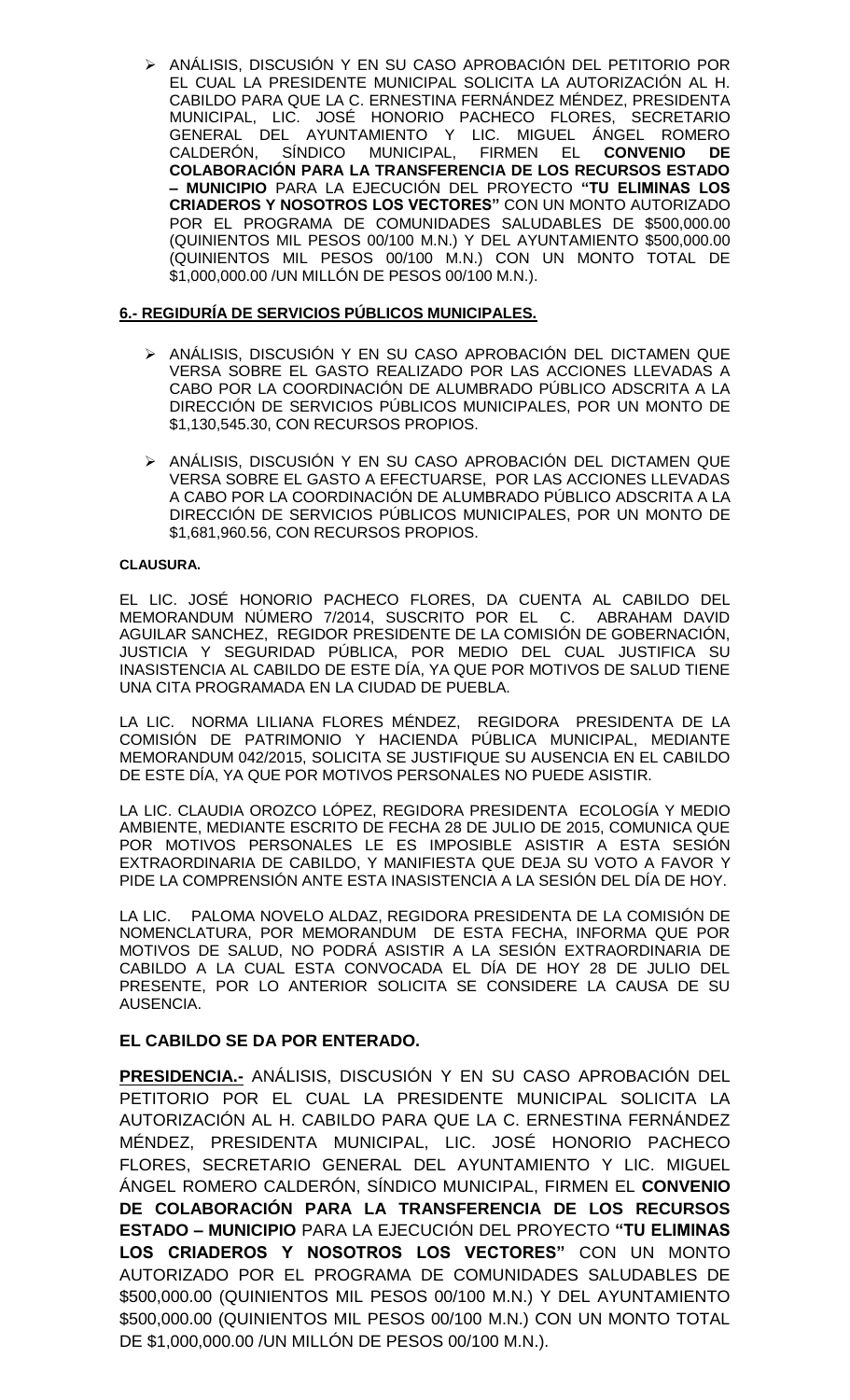### EL LIC. JOSÉ HONORIO PACHECO FLORES, PROCEDE A DAR LECTURA AL PETITORIO CORRESPONDIENTE, MISMO QUE A LA LETRA DICE: **"… HONORABLE AYUNTAMIENTO DE TEHUACÁN, PUEBLA.**

LA QUE SUSCRIBE C. ERNESTINA FERNANDEZ MENDEZ, PRESIDENTA MUNICIPAL DE ESTE HONORABLE AYUNTAMIENTO DE TEHUACÁN, POR EL PERIODO 2014 - 2018, EN EJERCICIO DE LAS FACULTADES QUE NOS CONFIEREN LOS ARTÍCULOS 90, 91 FRACCIONES III, XLVI, XLIX, LXI Y DEMÁS RELATIVOS Y APLICABLES DE LA LEY ORGÁNICA MUNICIPAL, SOMETO A SU CONSIDERACIÓN EL PRESENTE PETITORIO POR EL CUAL LA PRESIDENTE MUNICIPAL SOLICITA LA AUTORIZACIÓN AL H. CABILDO PARA QUE LA C. ERNESTINA FERNÁNDEZ MÉNDEZ, PRESIDENTA MUNICIPAL, LIC. JOSÉ HONORIO PACHECO FLORES, SECRETARIO GENERAL DEL AYUNTAMIENTO Y LIC. MIGUEL ÁNGEL ROMERO CALDERÓN, SÍNDICO MUNICIPAL, FIRMEN EL **CONVENIO DE COLABORACIÓN PARA LA TRANSFERENCIA DE LOS RECURSOS ESTADO – MUNICIPIO** PARA LA EJECUCIÓN DEL PROYECTO **"TU ELIMINAS LOS CRIADEROS Y NOSOTROS LOS VECTORES"** CON UN MONTO AUTORIZADO POR EL PROGRAMA DE COMUNIDADES SALUDABLES DE \$500,000.00 (QUINIENTOS MIL PESOS 00/100 M.N.) Y DEL AYUNTAMIENTO \$500,000.00 (QUINIENTOS MIL PESOS 00/100 M.N.) CON UN MONTO TOTAL DE \$1,000,000.00 (UN MILLÓN DE PESOS 00/100 M.N.).

### **A N T E C E D E N T E S**

I. CON FECHA 27 DE MARZO DE 2015 EN SESIÓN EXTRAORDINARIA DE CABILDO LA COMISIÓN DE SALUBRIDAD Y ASISTENCIA PÚBLICA SOMETIÓ A APROBACIÓN LO SIGUIENTE: ANÁLISIS, DISCUSIÓN Y EN SU CASO APROBACIÓN DEL DICTAMEN QUE CONTIENE LA APROBACIÓN PARA QUE EL AYUNTAMIENTO DE TEHUACÁN A TRAVÉS DE LA REGIDURÍA DE SALUBRIDAD Y ASISTENCIA PÚBLICA PARTICIPE EN LA CONVOCATORIA DEL PROGRAMA ENTORNOS Y COMUNIDADES SALUDABLES 2015 CON EL PROYECTO "TU ELIMINAS LOS CRIADEROS Y NOSOTROS LOS VECTORES", ASI MISMO SE APRUEBE LA APORTACIÓN POR PARTE DEL HONORABLE AYUNTAMIENTO DE TEHUACÁN POR LOS MONTOS Y CANTIDADES QUE CONFORME A LAS REGLAS DE OPERACIÓN E INDICADORES DE GESTIÓN Y EVALUACIÓN DEL PROGRAMA COMUNIDADES SALUDABLES PARA EL EJERCICIO FISCAL 2015, EL CUAL CORRESPONDE A UN IMPORTE DE \$500,000.00 (QUINIENTOS MIL PESOS 00/100 M.N.)

II.- QUE EN TÉRMINOS DE LO DISPUESTO POR EL ARTÍCULO 115 FRACCIONES I PRIMER PÁRRAFO, II Y IV DE LA CONSTITUCIÓN POLÍTICA DE LOS ESTADOS UNIDOS MEXICANOS, DETERMINA QUE CADA MUNICIPIO SERÁ GOBERNADO POR UN AYUNTAMIENTO DE ELECCIÓN POPULAR DIRECTA, INTEGRADO POR UN PRESIDENTE MUNICIPAL Y EL NÚMERO DE REGIDORES Y SÍNDICOS QUE LA LEY DETERMINE. LA COMPETENCIA QUE ESTA CONSTITUCIÓN OTORGA AL GOBIERNO MUNICIPAL SE EJERCERÁ POR EL AYUNTAMIENTO DE MANERA EXCLUSIVA Y NO HABRÁ AUTORIDAD INTERMEDIA ALGUNA ENTRE ÉSTE Y EL GOBIERNO DEL ESTADO, ASIMISMO ESTABLECE QUE LOS AYUNTAMIENTOS TENDRÁN FACULTADES PARA APROBAR, DE ACUERDO CON LAS LEYES EN MATERIA MUNICIPAL QUE DEBERÁN EXPEDIR LAS LEGISLATURAS DE LOS ESTADOS, LOS BANDOS DE POLICÍA Y GOBIERNO, LOS REGLAMENTOS, CIRCULARES Y DISPOSICIONES ADMINISTRATIVAS DE OBSERVANCIA GENERAL DENTRO DE SUS RESPECTIVAS JURISDICCIONES, QUE ORGANICEN LA ADMINISTRACIÓN PÚBLICA MUNICIPAL, REGULEN LAS MATERIAS, PROCEDIMIENTOS, FUNCIONES Y SERVICIOS PÚBLICOS DE SU COMPETENCIA Y ASEGUREN LA PARTICIPACIÓN CIUDADANA Y VECINAL; EL OBJETO DE LAS LEYES A QUE SE REFIERE EL PÁRRAFO ANTERIOR SERÁ ESTABLECER: A) LAS BASES GENERALES DE LA ADMINISTRACIÓN PÚBLICA MUNICIPAL Y DEL PROCEDIMIENTO ADMINISTRATIVO, INCLUYENDO LOS MEDIOS DE IMPUGNACIÓN Y LOS ÓRGANOS PARA DIRIMIR LAS CONTROVERSIAS ENTRE DICHA ADMINISTRACIÓN Y LOS PARTICULARES, CON SUJECIÓN A LOS PRINCIPIOS DE IGUALDAD, PUBLICIDAD, AUDIENCIA Y LEGALIDAD; QUE LA MISMA DISPOSICIÓN FUNDAMENTAL ESTABLECE EN SU ARTÍCULO 4O.; PÁRRAFO CUARTO: TODA PERSONA TIENE DERECHO A LA PROTECCIÓN DE LA SALUD. LA LEY DEFINIRÁ LAS BASES Y MODALIDADES PARA EL ACCESO A LOS SERVICIOS DE SALUD Y ESTABLECERÁ LA CONCURRENCIA DE LA FEDERACIÓN Y LAS ENTIDADES FEDERATIVAS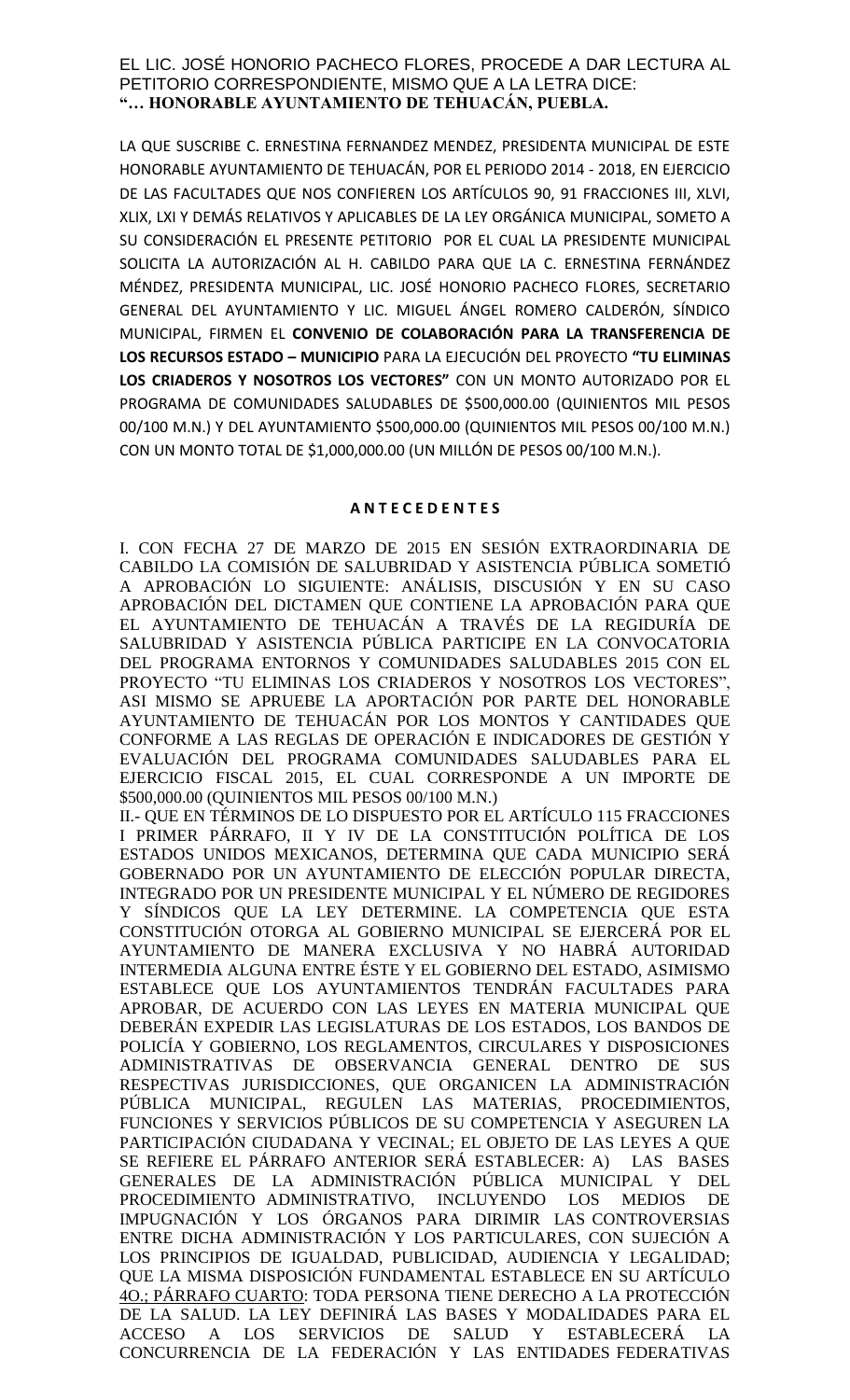EN MATERIA DE SALUBRIDAD GENERAL, CONFORME A LO QUE DISPONE LA FRACCIÓN XVI DEL ARTÍCULO 73 DE ESTA CONSTITUCIÓN.

III.- QUE LA FRACCIÓN III DEL ARTÍCULO 105 DE LA CONSTITUCIÓN POLÍTICA DEL ESTADO LIBRE Y SOBERANO DE PUEBLA QUE MENCIONA: III.- LOS AYUNTAMIENTOS TENDRÁN FACULTADES PARA EXPEDIR DE ACUERDO CON LAS LEYES EN MATERIA MUNICIPAL QUE EMITA EL CONGRESO DEL ESTADO, LOS BANDOS DE POLICÍA Y GOBIERNO, LOS REGLAMENTOS, CIRCULARES Y DISPOSICIONES ADMINISTRATIVAS DE OBSERVANCIA GENERAL DENTRO DE SUS RESPECTIVAS JURISDICCIONES, QUE ORGANICEN LA ADMINISTRACIÓN PÚBLICA MUNICIPAL, REGULEN LAS MATERIAS, PROCEDIMIENTOS, FUNCIONES Y SERVICIOS PÚBLICOS DE SU

COMPETENCIA Y ASEGUREN LA PARTICIPACIÓN CIUDADANA Y VECINAL. IV.- QUE EL ARTÍCULO 121 DE LA CONSTITUCIÓN POLÍTICA DEL ESTADO LIBRE Y SOBERANO DE PUEBLA CONTEMPLA: TODA PERSONA TIENE DERECHO A UN MEDIO AMBIENTE ADECUADO PARA SU DESARROLLO, SALUD Y BIENESTAR. EL ESTADO Y LOS MUNICIPIOS PROMOVERÁN Y GARANTIZARÁN, EN SUS RESPECTIVOS ÁMBITOS DE COMPETENCIA, MEJORAR LA CALIDAD DE VIDA Y LA PRODUCTIVIDAD DE LAS PERSONAS, A TRAVÉS DE LA PROTECCIÓN AL AMBIENTE Y LA PRESERVACIÓN, RESTAURACIÓN Y MEJORAMIENTO DEL EQUILIBRIO ECOLÓGICO, DE MANERA QUE NO SE COMPROMETA LA SATISFACCIÓN DE LAS NECESIDADES DE LAS GENERACIONES FUTURAS. AL EFECTO SE EXPEDIRÁN LAS LEYES Y DISPOSICIONES NECESARIAS. ASIMISMO, ES DEBER DEL ESTADO COMBATIR LAS EPIDEMIAS QUE SE DESARROLLEN DENTRO DEL TERRITORIO.

V. QUE LA LEY DE SALUD DEL ESTADO DE PUEBLA ESTABLECE EN SU ARTÍCULO 14: CORRESPONDE A LOS AYUNTAMIENTOS: I. ASUMIR SUS ATRIBUCIONES EN LOS TÉRMINOS DE ÉSTA LEY Y DE LOS CONVENIOS QUE SUSCRIBAN CON EL EJECUTIVO DEL ESTADO; II. CERTIFICAR LA CALIDAD DEL AGUA PARA USO Y CONSUMO HUMANO, EN LOS TÉRMINOS DE LOS CONVENIOS QUE CELEBREN CON EL EJECUTIVO DEL ESTADO Y DE CONFORMIDAD CON LA NORMATIVA QUE EMITA LA SECRETARÍA DE SALUD DEL GOBIERNO FEDERAL; III. INCLUIR DENTRO DE SUS BANDOS DE POLICÍA Y BUEN GOBIERNO, LO RELACIONADO CON LOS SERVICIOS DE SALUD QUE ESTÉN A SU CARGO, Y EN SU CASO, EXPEDIR LOS REGLAMENTOS, CIRCULARES Y DISPOSICIONES ADMINISTRATIVAS RESPECTIVAS. IV. FORMULAR Y DESARROLLAR PROGRAMAS MUNICIPALES DE SALUD EN EL MARCO DEL SISTEMA NACIONAL Y ESTATAL DE SALUD, Y; V. VIGILAR Y HACER CUMPLIR EN LA ESFERA DE SU COMPETENCIA LOS ORDENAMIENTOS LEGALES CORRESPONDIENTES.

VI. QUE LA LEY GENERAL DE SALUD ESTABLECE EN SU ARTÍCULO 110, QUE LA PROMOCIÓN DE LA SALUD TIENE POR OBJETO CREAR, CONSERVAR Y MEJORAR LAS CONDICIONES DESEABLES DE SALUD PARA TODA LA POBLACIÓN, Y PROPICIAR EN EL INDIVIDUO LAS ACTITUDES, VALORES Y CONDUCTAS ADECUADAS PARA MOTIVAR SU PARTICIPACIÓN EN BENEFICIO DE LA SALUD INDIVIDUAL Y COLECTIVA.

#### **C O N S I D E R A N D O**

I. QUE EL PÁRRAFO PRIMERO DE LA FRACCIÓN II DEL ARTÍCULO 115 DE LA CONSTITUCIÓN POLÍTICA DE LOS ESTADOS UNIDOS MEXICANOS, DETERMINA QUE LOS AYUNTAMIENTOS TENDRÁN FACULTADES PARA APROBAR, DE ACUERDO CON LAS LEYES EN MATERIA MUNICIPAL QUE DEBERÁN EXPEDIR LAS LEGISLATURAS DE LOS ESTADOS, LOS BANDOS DE POLICÍA Y GOBIERNO, LOS REGLAMENTOS, CIRCULARES Y DISPOSICIONES ADMINISTRATIVAS DE OBSERVANCIA GENERAL DENTRO DE SUS RESPECTIVAS JURISDICCIONES, QUE ORGANICEN LA ADMINISTRACIÓN PÚBLICA MUNICIPAL, REGULEN LAS MATERIAS, PROCEDIMIENTOS, FUNCIONES Y SERVICIOS PÚBLICOS DE SU COMPETENCIA Y ASEGUREN LA PARTICIPACIÓN CIUDADANA Y VECINAL; MISMA DISPOSICIÓN QUE ES TRASLADADA A LA FRACCIÓN III DEL ARTÍCULO 105 DE LA CONSTITUCIÓN POLÍTICA DEL ESTADO LIBRE Y SOBERANO DE PUEBLA;

II. QUE EL ARTÍCULO 78 DE LA LEY ORGÁNICA MUNICIPAL DENTRO DE LAS ATRIBUCIONES DE LOS AYUNTAMIENTOS DETERMINA EN SUS FRACCIONES V. INDUCIR Y ORGANIZAR LA PARTICIPACIÓN DE LOS CIUDADANOS EN LA PROMOCIÓN DEL DESARROLLO INTEGRAL DE SUS COMUNIDADES; LXVI. LAS DEMÁS QUE LE CONFIERAN LAS LEYES Y ORDENAMIENTOS VIGENTES EN EL MUNICIPIO;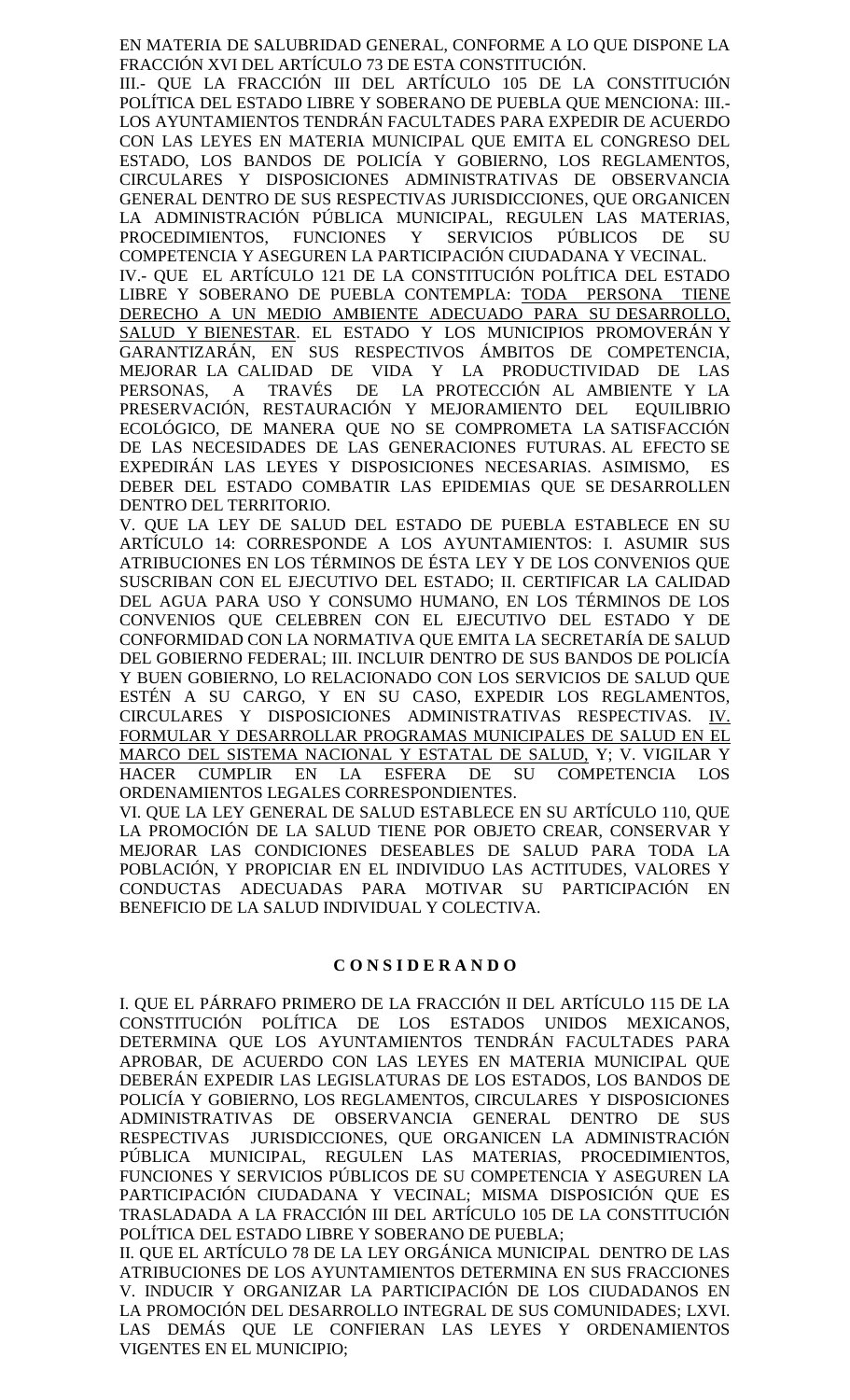III. QUE LA MISMA LEY ORGÁNICA MUNICIPAL ESTABLECE EN SU ARTÍCULO 188.- PARA COADYUVAR EN LOS FINES Y FUNCIONES DE LA ADMINISTRACIÓN PÚBLICA MUNICIPAL, LOS AYUNTAMIENTOS PROMOVERÁN LA PARTICIPACIÓN CIUDADANA, PARA FOMENTAR EL DESARROLLO DEMOCRÁTICO E INTEGRAL DEL MUNICIPIO. ASIMISMO EL ARTÍCULO 189 ESTABLECE: EN CADA MUNICIPIO FUNCIONARÁN UNO O VARIOS CONSEJOS DE PARTICIPACIÓN CIUDADANA, INSTANCIA BÁSICA, FLEXIBLE Y PLURAL DE PARTICIPACIÓN CIUDADANA, COMO ÓRGANOS DE PROMOCIÓN Y GESTIÓN SOCIAL, AUXILIAR DE LOS AYUNTAMIENTOS, CON LAS SIGUIENTES FACULTADES Y OBLIGACIONES: I. COADYUVAR PARA EL CUMPLIMIENTO EFICAZ DE LOS PLANES Y PROGRAMAS MUNICIPALES APROBADOS; II. PROMOVER LA PARTICIPACIÓN Y COLABORACIÓN DE LOS HABITANTES Y VECINOS EN TODOS LOS ASPECTOS DE BENEFICIO SOCIAL; Y III. PROPONER AL AYUNTAMIENTO ACTIVIDADES, ACCIONES, PLANES Y PROGRAMAS MUNICIPALES, O PARA MODIFICARLOS EN SU CASO. EN ESE MISMO CASO CITA EL ARTÍCULO 191.- EL AYUNTAMIENTO, CONVOCARÁ A LA SOCIEDAD PARA QUE SE INTEGRE EN LOS CONSEJOS DE PARTICIPACIÓN CIUDADANA, QUE DE MANERA ENUNCIATIVA Y NO LIMITATIVA, SERÁN LOS SIGUIENTES: I. SALUD;…

IV.- QUE LA MISMA LEY ESTATAL DE SALUD ESTABLECE EN SUS ARTÍCULOS 128.- LA PROMOCIÓN DE LA SALUD, TIENE POR OBJETO CREAR, CONSERVAR Y MEJORAR LAS CONDICIONES DESEABLES DE SALUD PARA TODA LA POBLACIÓN Y PROPICIAR EN EL INDIVIDUO LAS ACTIVIDADES, VALORES Y CONDUCTAS ADECUADAS PARA MOTIVAR SU PARTICIPACIÓN EN BENEFICIO DE LA SALUD INDIVIDUAL Y COLECTIVA. Y ARTÍCULO 129.- LA PROMOCIÓN DE LA SALUD COMPRENDE: I. EDUCACIÓN PARA LA SALUD, II. NUTRICIÓN, III. CONTROL DE LOS EFECTOS NOCIVOS DEL AMBIENTE EN LA SALUD, IV. SALUD OCUPACIONAL, Y V. FOMENTO SANITARIO.

V.- QUE EL PROGRAMA SECTORIAL DE SALUD 2013-2018 EN SU OBJETIVO 1. CONSOLIDAR LAS ACCIONES DE PROTECCIÓN, PROMOCIÓN DE LA SALUD Y PREVENCIÓN DE ENFERMEDADES, ESTRATEGIA 1.1. PROMOVER ACTITUDES Y CONDUCTAS SALUDABLES Y CORRESPONSABLES EN EL ÁMBITO PERSONAL, FAMILIAR Y COMUNITARIO, PREVÉ COMO LÍNEAS DE ACCIÓN, LAS RELATIVAS A IMPULSAR LA PARTICIPACIÓN DE LOS SECTORES PÚBLICO, SOCIAL Y PRIVADO PARA INCIDIR EN LOS DETERMINANTES SOCIALES DE LA SALUD, ASÍ COMO REFORZAR LAS ACCIONES DE PROMOCIÓN DE LA SALUD MEDIANTE LA ACCIÓN COMUNITARIA Y LA PARTICIPACIÓN SOCIAL.

VI. QUE EL PROGRAMA COMUNIDADES SALUDABLES ES UN INSTRUMENTO PARA ALCANZAR UN ESTADO ADECUADO DE BIENESTAR FÍSICO, MENTAL Y SOCIAL QUE CONTRIBUYE A QUE LAS PERSONAS Y GRUPOS SEAN CAPACES DE IDENTIFICAR Y REALIZAR SUS ASPIRACIONES, DE SATISFACER SUS NECESIDADES Y DE CAMBIAR O ADAPTARSE AL MEDIO AMBIENTE.

VII. LOS GOBIERNOS MUNICIPALES DEBEN CONTRIBUIR A LA CREACIÓN DE ENTORNOS Y COMUNIDADES SALUDABLES, YA QUE ACTÚAN COMO EJES DE DESARROLLO SOCIAL DE MANERA ARMÓNICA E INTEGRAL EN BENEFICIO DE LA SALUD DE SU POBLACIÓN, ATRIBUCIONES QUE NOS CONFIERE EL ARTÍCULO 115 CONSTITUCIONAL SIENDO EL NIVEL DE GOBIERNO MÁS CERCANO DE LAS DEMANDAS Y ASPIRACIONES DE LA COMUNIDAD, Y CONFORMA, POR TANTO, UN ÁMBITO NATURAL DE INTERACCIÓN ENTRE LA CIUDADANÍA Y SUS AUTORIDADES.

POR TAL SITUACIÓN ES QUE SE FORMULA EL PRESENTE Y POR LO ANTERIORMENTE EXPUESTO Y FUNDADO EN LOS CONSIDERANDOS QUE ANTECEDEN, Y EN USO DE LAS FACULTADES CONFERIDAS SE PROPONE A CONSIDERACIÓN DE ESTE HONORABLE CUERPO COLEGIADO EL SIGUIENTE:

## **P E T I T O R I O**

ÚNICO.- SE SOLICITA LA AUTORIZACIÓN AL H. CABILDO PARA QUE LA C. ERNESTINA FERNÁNDEZ MÉNDEZ, PRESIDENTA MUNICIPAL, LIC. JOSÉ HONORIO PACHECO FLORES, SECRETARIO GENERAL DEL AYUNTAMIENTO Y LIC. MIGUEL ÁNGEL ROMERO CALDERÓN, SÍNDICO MUNICIPAL, FIRMEN EL **CONVENIO DE COLABORACIÓN PARA LA TRANSFERENCIA DE LOS RECURSOS ESTADO – MUNICIPIO** PARA LA EJECUCIÓN DEL PROYECTO **"TU ELIMINAS LOS CRIADEROS Y NOSOTROS LOS VECTORES"** CON UN MONTO AUTORIZADO POR EL PROGRAMA DE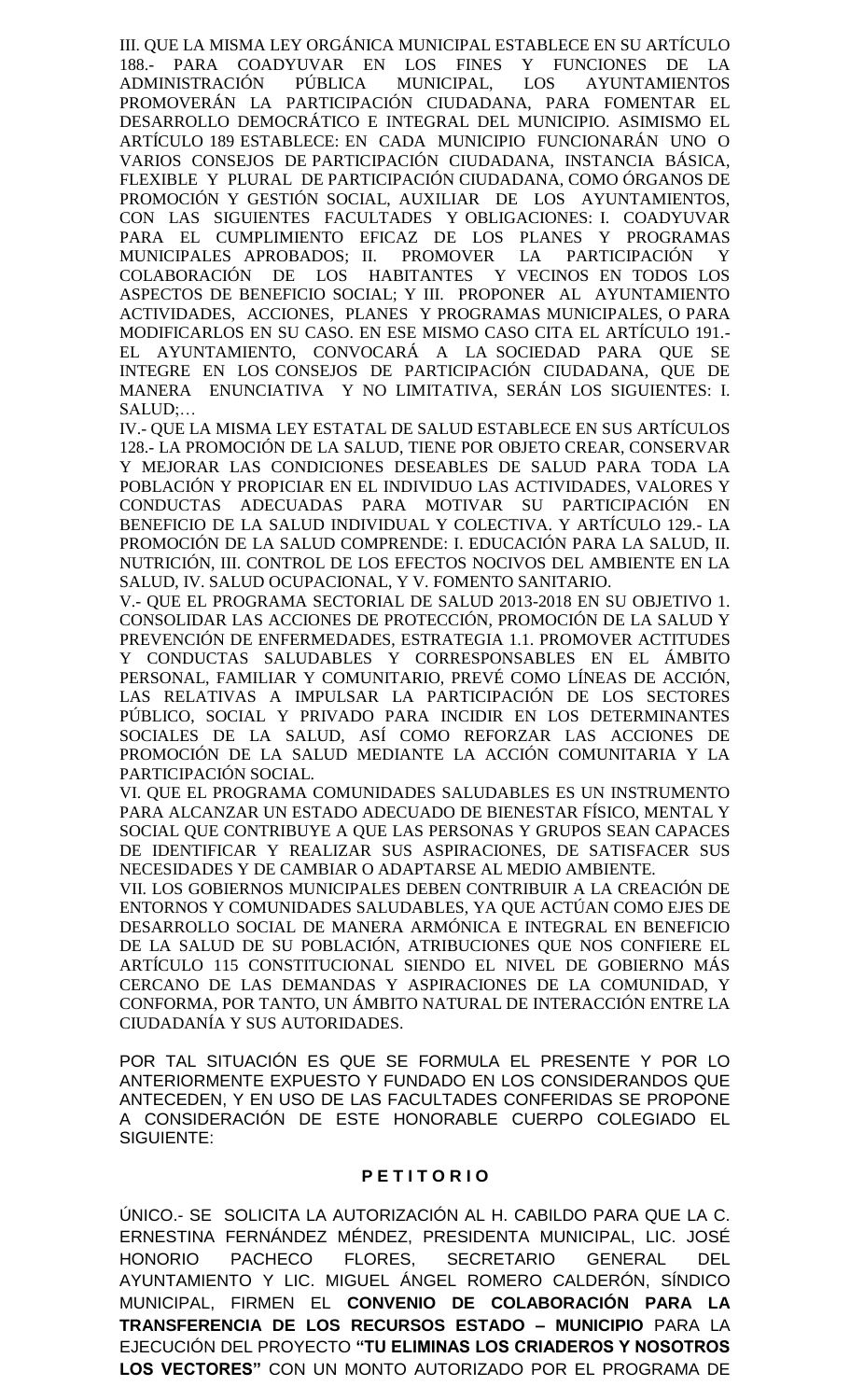COMUNIDADES SALUDABLES DE \$500,000.00 (QUINIENTOS MIL PESOS 00/100 M.N.) Y DEL AYUNTAMIENTO \$500,000.00 (QUINIENTOS MIL PESOS 00/100 M.N.) CON UN MONTO TOTAL DE \$1,000,000.00 /UN MILLÓN DE PESOS 00/100 M.N.).- ATENTAMENTE.- TEHUACÁN, PUEBLA, A 28 DE JULIO DE 2015.- C. ERNESTINA FERNÁNDEZ MÉNDEZ.- PRESIDENTA MUNICIPAL DE TEHUACÁN.- FIRMA ILEGIBLE".

REGIDORA MARTHA GARCÍA DE LA CADENA ROMERO: EXPLICA TODO SE ESTÁ LLEVANDO COMO DEBE DE SER CON COMPRAS, ESTE CONVENIO VA ESTAR VIGILADO POR EL DIRECTOR, Y A ELLOS ES UN REQUISITO QUE LES PIDEN QUE TIENE QUE IR FIRMADO POR LA SEÑORA, EL SÍNDICO Y EL SECRETARIO GENERAL.

REGIDOR JOSÉ BERNARDO POZOS GUTIÉRREZ: SOLO ES EXPRESARLE A LA REGIDORA MARTHA QUE SUBRAYA EL TRABAJO QUE SE HA HECHO EN EL ÁREA DE SALUD, ES MUY EXCELENTE Y AL DIRECTOR DE SALUD, SOLO EXPRESA SU RECONOCIMIENTO HACIA ELLOS.

REGIDORA MARTHA: AGRADECE A LA SRA. PRESIDENTA POR SU APOYO.

SEÑORA PRESIDENTA, REGIDORES Y SINDICO MUNICIPAL, EN VOTACIÓN SE LES CONSULTA SI SE APRUEBA LA PROPUESTA PRESENTADA EN CUESTIÓN, LOS QUE ESTÉN POR LA AFIRMATIVA SÍRVANSE MANIFESTARLO LEVANTANDO LA MANO.

HABIÉNDOSE ANALIZADO AMPLIAMENTE EL CONTENIDO DEL PETITORIO DE REFERENCIA, POR UNANIMIDAD DE VOTOS A FAVOR POR PARTE DE LOS INTEGRANTES DEL HONORABLE CABILDO, SE DETERMINA EL SIGUIENTE:

# **A C U E R D O**

**ÚNICO.-** SE AUTORIZA QUE LA C. ERNESTINA FERNÁNDEZ MÉNDEZ, PRESIDENTA MUNICIPAL, LIC. JOSÉ HONORIO PACHECO FLORES, SECRETARIO GENERAL DEL AYUNTAMIENTO Y LIC. MIGUEL ÁNGEL ROMERO CALDERÓN, SÍNDICO MUNICIPAL, FIRMEN EL **CONVENIO DE COLABORACIÓN PARA LA TRANSFERENCIA DE LOS RECURSOS ESTADO – MUNICIPIO** PARA LA EJECUCIÓN DEL PROYECTO **"TU ELIMINAS LOS CRIADEROS Y NOSOTROS LOS VECTORES"** CON UN MONTO AUTORIZADO POR EL PROGRAMA DE COMUNIDADES SALUDABLES DE \$500,000.00 (QUINIENTOS MIL PESOS 00/100 M.N.) Y DEL AYUNTAMIENTO \$500,000.00 (QUINIENTOS MIL PESOS 00/100 M.N.) CON UN MONTO TOTAL DE \$1,000,000.00 /UN MILLÓN DE PESOS 00/100 M.N.)

LO ANTERIOR CON FUNDAMENTO EN LOS INSTRUMENTOS LEGALES INVOCADOS EN EL PETITORIO DE REFERENCIA.

**COMISIÓN DE SERVICIOS PÚBLICOS MUNICIPALES.- ANÁLISIS, DISCUSIÓN Y EN SU CASO APROBACIÓN DEL DICTAMEN QUE VERSA SOBRE EL GASTO REALIZADO POR LAS ACCIONES LLEVADAS A CABO POR LA COORDINACIÓN DE ALUMBRADO PÚBLICO ADSCRITA A LA DIRECCIÓN DE SERVICIOS PÚBLICOS MUNICIPALES, POR UN MONTO DE \$1,130,545.30, CON RECURSOS PROPIOS.**

SENOR REGIDOR TIENE USTED EL USO DE LA PALABRA.

EL REGIDOR PIOQUINTO APOLINAR LEYVA, PROCEDE A DAR LECTURA AL DICTAMEN CORRESPONDIENTE, MISMO QUE A LA LETRA DICE:

### **… "HONORABLE CABILDO DEL AYUNTAMIENTO MUNICIPAL CONSTITUCIONAL DE TEHUACAN; PUE".**

EL QUE SUSCRIBE C. LIC. PIOQUINTO APOLINAR LEYVA, REGIDOR PRESIDENTE DE LA COMISIÓN DE SERVICIOS PÚBLICOS MUNICIPALES, ASI COMO LOS INTEGRANTES DE LA MISMA C. ABRAHAM DAVID AGUILAR SÁNCHEZ, C. LIC. JESUS AMADOR HERNÁNDEZ MARTÍNEZ, C. MTRA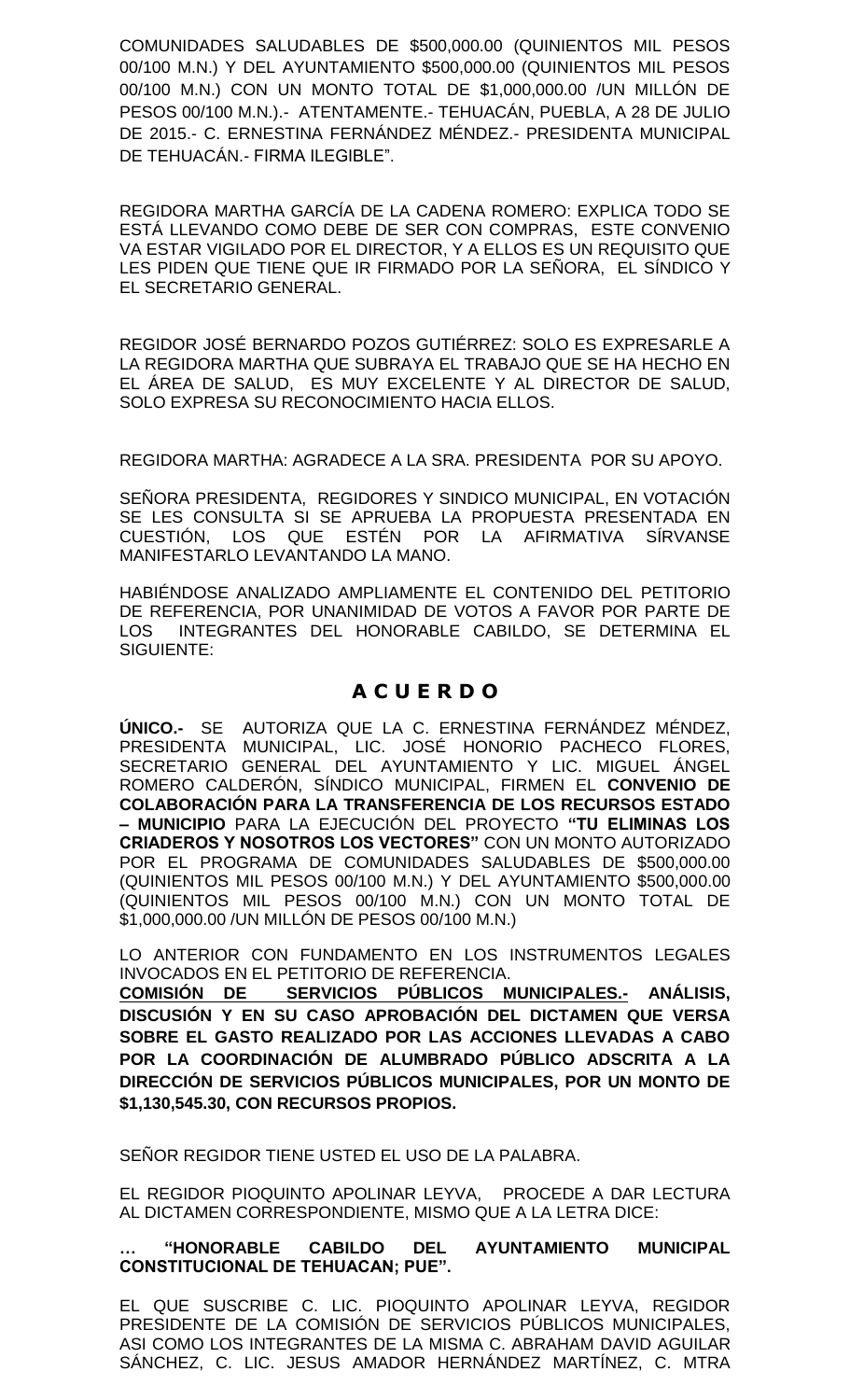GLADYS GUADALUPE MARTÍNEZ GONZÁLEZ Y C. LIC. JUAN ÁLVAREZ CAMPOS EN LOS TÉRMINOS DE LO QUE ESTABLECEN LOS ARTÍCULOS 92, 94, Y 96 FRACCIÓN VII DE LA LEY ORGÁNICA MUNICIPAL Y DEMÁS RELATIVOS Y APLICABLES DEL MISMO ORDENAMIENTO LEGAL ANTES CITADO; **PRESENTAMOS EL ANÁLISIS, DISCUSIÓN Y EN SU CASO APROBACIÓN DEL GASTO REALIZADO POR LAS ACCIONES LLEVADAS A CABO POR LAS COORDINACIÓN DE ALUMBRADO PÚBLICO ADSCRITA A LA DIRECCIÓN DE SERVICIOS PÚBLICOS MUNICIPALE**S, TOMADO DEL RECURSO PROPIO ASIGNADO A ESTE RUBRO POR UN MONTO DE \$1,130,545.30 ( UN MILLÓN CIENTO TREINTA MIL QUINIENTOS CUARENTA Y CINCO PESOS CON TREINTA CENTAVOS M.N.) GASTO EFECTUADO EN LAS OBRAS N° 15006, 15007, 15038, 15047, 15057, 15079, 15081 Y 15217 EN RELACIÓN AL EXPEDIENTE DEL AÑO 2015.

## **ANTECEDENTES**

- I. QUE DE CONFORMIDAD AL ARTÍCULO 38 DE LA LEY ORGÁNICA MUNICIPAL CAPITULO III QUE A LA LETRA DICE QUE LOS HABITANTES DE UN MUNICIPIO TENDRÁN DERECHO A USAR, CON LOS REQUISITOS QUE ESTABLEZCA LA LEY, LOS SERVICIOS PÚBLICOS MUNICIPALES QUE PRESENTE EL AYUNTAMIENTO, Y EN SU CASO AQUELLOS PROPORCIONADOS POR EL GOBIERNO ESTATAL, Y A QUE SEAN RESPETADOS LOS DERECHOS QUE LES CORRESPONDAN COMO GOBERNADOS.
- II. QUE DEL ARTICULO 199 FRACCIÓN 2.- QUE LOS MUNICIPIOS TENDRÁN A SU CARGO LAS SIGUIENTES FUNCIONES Y<br>SERVICIOS PÚBLICOS A) ALUMBRADO PÚBLICO. SERVICIOS PÚBLICOS A) ALUMBRADO PÚBLICO.
- III. QUE DE CONFORMIDAD AL ARTÍCULO 200 DE LA LEY ORGÁNICA MUNICIPAL, QUE A LAS LETRAS DICE QUE LOS SERVICIOS PÚBLICOS MUNICIPALES SE RIGEN, ENTRE OTRAS DISPOSICIONES, POR LAS SIGUIENTES: A) DEBERÁN PRESENTARSE UNIFORMEMENTE A LOS USUARIOS QUE LO SOLICITEN DE ACUERDO CON LAS POSIBILIDADES Y SALVO LAS EXCEPCIONES ESTABLECIDAS LEGALMENTE.
- IV. QUE ESTE GASTO SE DESPRENDE DE LA ADQUISICIÓN DE MATERIAL ELÉCTRICO PARA LA REHABILITACIÓN DEL ALUMBRADO PÚBLICO EN CALLES, BOULEVARES Y PARQUES DE LA CIUDAD DE TEHUACÁN, EN ATENCIÓN A REPORTES DE LA CIUDADANÍA.
- V. QUE DE LA REVISIÓN EFECTUADA A LA RELACIÓN DE EXPEDIENTES 2015 NÚMEROS DE OBRAS QUE A CONTINUACIÓN SE ENLISTAN SE DESGLOSAN LAS SIGUIENTES ACCIONES:

| NO.          | DE I<br>NO.<br><b>OBRA</b> | <b>NOMBRE</b>                                                                                                                                                                                   | <b>MONTO</b> | <b>FONDO</b>                      |
|--------------|----------------------------|-------------------------------------------------------------------------------------------------------------------------------------------------------------------------------------------------|--------------|-----------------------------------|
|              | 15006                      | ADQUISICIÓN DE MATERIAL<br>ELECTRICO<br>PARA<br>LA<br><b>REHABILITACION</b><br>DE.<br>LUMINARIAS EN ATENCION A<br>REPORTES<br>DE.<br>LA<br>CIUDADANIA 2014, MUNICIPIO<br>DE TEHUACÁN, PUEBLA.   | 107,373.36   | <b>RECURSOS</b><br><b>PROPIOS</b> |
| $\mathbf{2}$ | 15007                      | ADQUISICIÓN DE MATERIAL<br>ELECTRICO PARA<br>LA<br>DE.<br><b>REHABILITACION</b><br>EL<br>LUMINARIAS<br><b>EN</b><br>FRACCIONAMIENTO RANCHO<br>LAS FLORES UNO, MUNICIPIO<br>DE TEHUACÁN, PUEBLA. | 12,044.92    | <b>RECURSOS</b><br><b>PROPIOS</b> |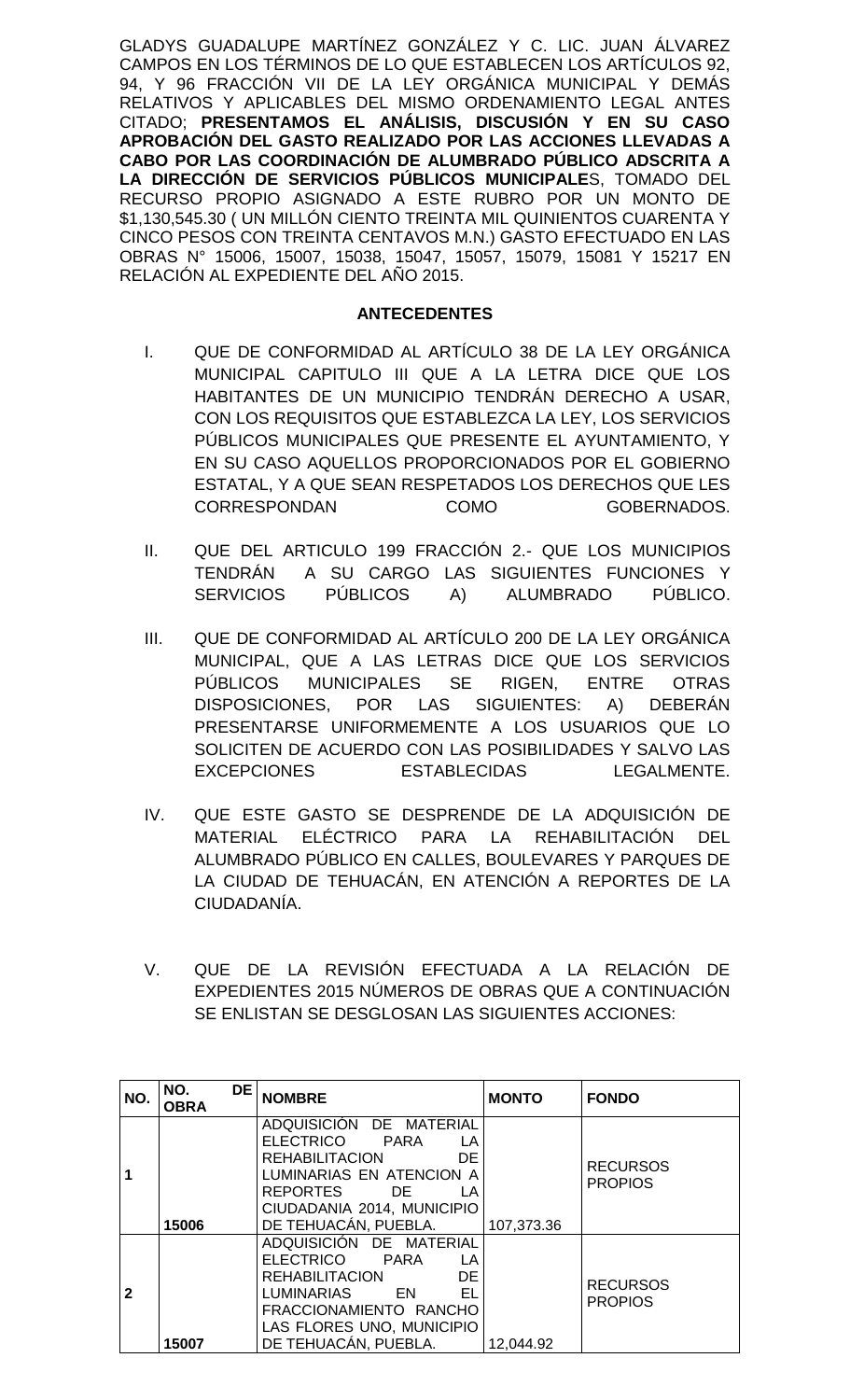| 3                       | 15038 | ADQUISICIÓN DE MATERIAL<br>ELECTRICO PARA<br>LA<br>DE<br>REHABILITACION<br>DIVERSAS LUMINARIAS EN<br>ATENCION A REPORTES DE<br>LA CIUDADANIA, MUNICIPIO<br>DE TEHUACÁN, PUEBLA.                                                                                            | 298,584.00   | <b>RECURSOS</b><br><b>PROPIOS</b> |
|-------------------------|-------|----------------------------------------------------------------------------------------------------------------------------------------------------------------------------------------------------------------------------------------------------------------------------|--------------|-----------------------------------|
| 5                       | 15047 | ADQUISICIÓN DE MATERIAL<br>ELECTRICO PARA<br>LA<br>DE<br><b>REHABILITACION</b><br>ALUMBRADO PUBLICO<br><b>EN</b><br>ATENCION A LA CIUDADNIA,<br>PARQUES Y<br>JARDINES,<br>AVENIDAS Y BOULEVARES Y<br>PRIMER CUADRO DE<br>LA<br>CIUDAD, MUNICIPIO<br><b>DE</b><br>TEHUACÁN. | 27,500.93    | <b>RECURSOS</b><br><b>PROPIOS</b> |
| 4                       | 15057 | ADQUISICIÓN DE MATERIAL<br>ELECTRICO PARA<br><b>DAR</b><br><b>MANTENIMIENTO</b><br>CORRECTIVO AL ALUMBRADO<br>PUBLICO EN EL MUNICIPIO DE<br>TEHUACÁN.                                                                                                                      | 635,597.58   | <b>RECURSOS</b><br><b>PROPIOS</b> |
| 6                       | 15079 | ADQUISICIÓN DE MATERIAL<br><b>ELECTRICO</b><br><b>NECESARIO</b><br>PARA LA REHABILITACION DE<br>EL.<br>LUMINARIAS<br>EN<br>MONUMENTO A<br><b>LA</b><br>IDENTIDAD, MUNICIPIO DE<br>TEHUACÁN PUEBLA.                                                                         | 17,196.52    | <b>RECURSOS</b><br><b>PROPIOS</b> |
| $\overline{\mathbf{r}}$ | 15081 | CONSTRUCCION<br><b>DE</b><br><b>UN</b><br>LOCAL DE USOS MULTIPLES<br>EN EL FRACCIONAMIENTO<br>AGUA BLANCA, MUNICIPIO DE<br>TEHUACAN PUEBLA.                                                                                                                                | 20,588.22    | <b>RECURSOS</b><br><b>PROPIOS</b> |
| 8                       | 15217 | ADQUISICIÓN DE MATERIAL<br>ELECTRICO NECESARIO<br>PARA LA REHABILITACION<br>DEL<br><b>MURETS</b><br><b>DEL</b><br><b>BOULERVARD</b><br>SOCORRO<br>ROMERO, CAMINO VIEJO A<br>SAN DIEGO.                                                                                     | 11,659.77    | <b>RECURSOS</b><br><b>PROPIOS</b> |
|                         |       | <b>TOTAL</b>                                                                                                                                                                                                                                                               | 1,130,545.30 |                                   |

VI. QUE UNA VEZ EFECTUADA LA REVISIÓN DE ESTOS EXPEDIENTES Y LAS CIFRAS ARROJADAS, LA COMISIÓN EMITE LA APROBACIÓN DE LAS MISMAS EN LOS TÉRMINOS Y CONDICIONES EN LA QUE SE PRESENTA, ACORDANDO LA RESOLUCIÓN SIGUIENTE:

#### **DICTAMEN**

**ÚNICO.-** LOS QUE INTEGRAN ESTA COMISIÓN DE SERVICIOS PÚBLICOS MUNICIPALES EN COMÚN, ACUERDO Y POR VOTACIÓN UNÁNIME SE DETERMINÓ APROBAR EL MONTO EFECTUADO POR CONCEPTO DE LAS ACCIONES Y OBRAS DE REHABILITACIÓN Y ADQUISICIÓN DE MATERIAL ELÉCTRICO POR LA COORDINACIÓN DE ALUMBRADO PÚBLICO DENTRO DE LOS EXPEDIENTES DE ESTE AÑO 2015 SIENDO ESTA LA CANTIDAD DE 1,130,545.30.

## **ACUERDO**

**PRIMERO.-** SE APRUEBA EL GASTO EFECTUADO POR LA CANTIDAD DE \$1,130,545.30, MISMO QUE SE DESGLOSA POR CONCEPTO DE LA ADQUISICIÓN DE MATERIAL ELÉCTRICO PARA LA REHABILITACIÓN DEL ALUMBRADO PÚBLICO EN CALLES Y BOULEVARES EN ATENCIÓN A REPORTES DE LA CIUDADANÍA DEL MUNICIPIO DE TEHUACÁN.

**SEGUNDO.-** GASTO EFECTUADO, MISMO QUE ES SOLVENTADO POR EL RECURSO PROPIO ASIGNADO A LA REGIDURÍA DE SERVICIOS PÚBLICOS MUNICIPALES PARA EL AÑO CORRIENTE.- A T E N T A M E N T E-TEHUACAN; PUE. A 23 DE JULIO DE 2015.- **LIC. PIOQUINTO APOLINAR LEYVA.-** REGIDOR PRESIDENTE DE LA COMISION DE SERVICIOS PUBLICOS MUNICIPALES.- **C. ABRAHAM DAVID AGUILAR SANCHEZ.-** REGIDOR DE GOBERNACION, JUSTICIA Y SEGURIDAD PÚBLICA.- **LIC.**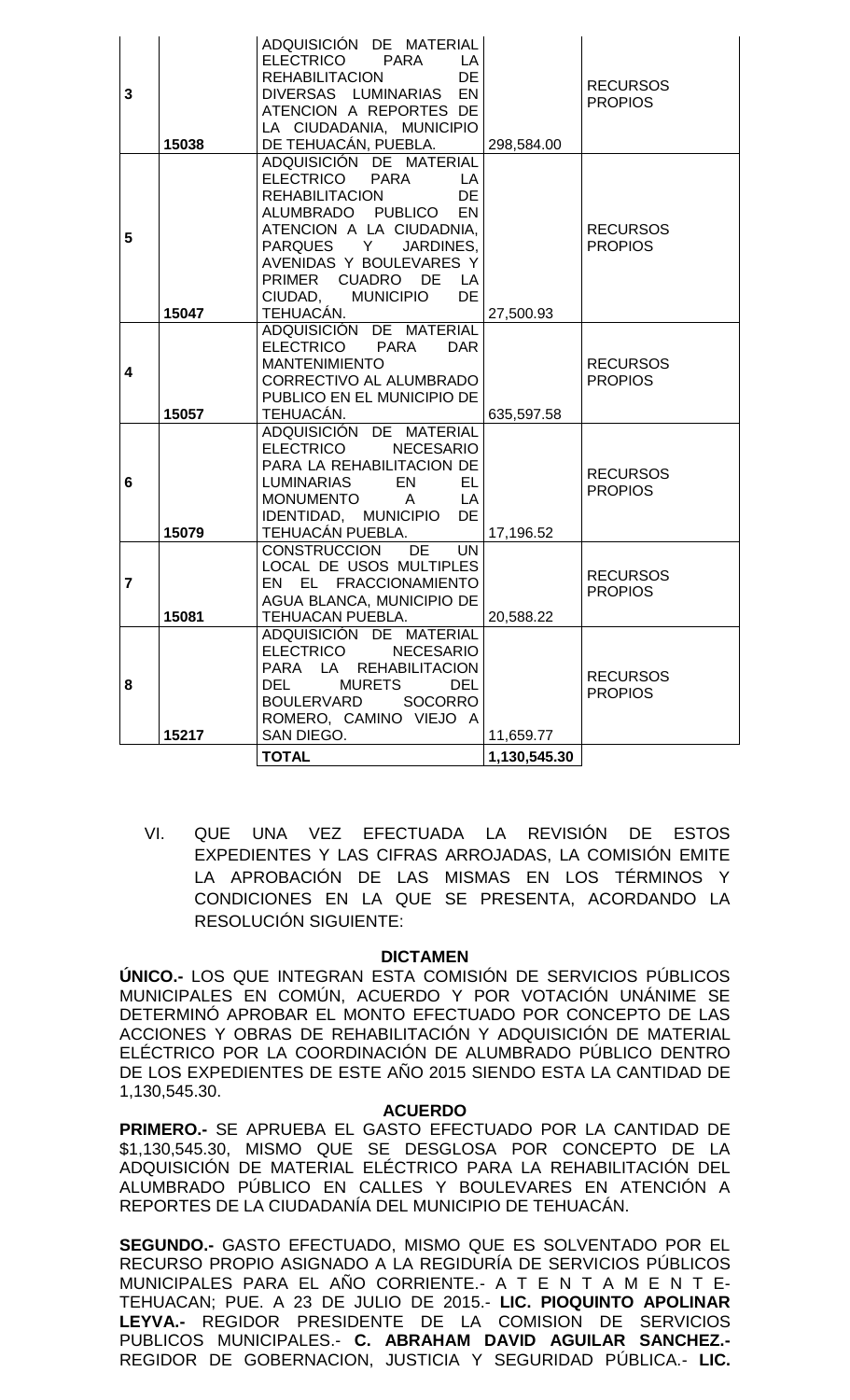**JESUS AMADOR HERNANDEZ MARTINEZ.-** REGIDOR DE INDUSTRIA, COMERCIO, AGRICULTURA Y GANADERIA.- **MTRA. GLADYS GUADALUPE MATINEZ GONZALEZ.-** REGIDORA DE EDUCACION PÚBLICA.- **LIC. JUAN ALVAREZ CAMPOS.-** REGIDOR DE DESARROLLO URBANO Y OBRAS PÚBLICAS.- FIRMAS ILEGIBLES".

DESPUÉS DEL LA LECTURA DEL DICTAMEN SURGEN LOS SIGUIENTES COMENTARIOS:

REGIDOR PIOQUINTO APOLINAR LEYVA, COMENTA QUE ESTE RECURSO YA FUE APLICADO. REGIDORA MARTHA GARCÍA DE LA CADENA ROMERO, PREGUNTA QUE CUANTAS LÁMPARAS SON?

REGIDOR PIOQUINTO APOLINAR: RESPONDE QUE UN APROXIMADO DE 2,000

REGIDOR VÍCTOR MANUEL RODRÍGUEZ LEZAMA: COMENTA QUE EL REGIDOR PIOQUINTO COMENTO QUE ESOS RECURSOS SON PROPIOS DE LA REGIDURÍA, PERO EL COMENTA QUE LOS REGIDORES NO MANEJAMOS RECURSOS, EN ESTE CASO SERÍA EL RECURSO PARA LA DIRECCIÓN, Y PREGUNTA CUANTAS LÁMPARAS SON EN TEHUACÁN.

EL LIC. MIGUEL ÁNGEL ROMERO CALDERON, RESPONDE QUE UN APROXIMADO DE 30,000

REGIDOR VÍCTOR MANUEL RODRÍGUEZ LEZAMA, PREGUNTA QUE CUANDO SE DESCOMPONE UNA LÁMPARA HAY UNA APORTACIÓN POR PARTE DE LOS VECINOS, PERO PREGUNTA QUE ESA CANTIDAD QUE APORTAN LOS VECINOS ADONDE SE VA, SI SE NOS REGRESA SUMAN NUEVAMENTE A LOS PROYECTOS SIGUIENTES, O QUE PASA CON ESE DINERO DE LOS VECINOS.

REGIDOR PIOQUINTO APOLINAR LEYVA: COMENTA QUE NORMALMENTE SE TRABAJA CON EL 50% DE RECUPERACIÓN DE LA LUMINARIA, PERO AHORITA NO, ESE 50 % SE ESTÁ PERDIENDO Y TIENE UN COSTO DE CERO, YA QUE SON COMPROMISOS QUE LA SRA. PRESIDENTA HIZO CON LA CIUDADANÍA, FUE UNA INICIATIVA DE LA SRA. Y ASÍ SE ESTÁ TRABAJANDO.

REGIDOR VÍCTOR MANUEL RODRÍGUEZ LEZAMA, PREGUNTA: QUÉ CRITERIO SE APLICA PARA CUANDO REGRESA ESTE 50 % DE APORTACIÓN DE LA LUMINARIA.

REGIDOR PIOQUINTO APOLINAR: ESTE 50% NO SE APLICA DESDE HACE UNOS DIAS POR INDICACIONES DE LA SRA. PRESIDENTA Y NO SE APLICA POR QUE NO ESTÁ OPERANDO LO DEL 50%.

REGIDOR JOSÉ BERNARDO POZOS GUTIÉRREZ: ÉL ES TESTIGO DE LA EFICIENCIA DEL DEPARTAMENTO DE ALUMBRADO PÚBLICO POR QUE DIO UN EJEMPLO DONDE ÉL SE PERCATÓ QUE HAN TRABAJADO TODA LA NOCHE, RECONOCE AL REGIDOR EL TRABAJO QUE ESTÁ REALIZANDO, PARA EVITAR QUE LA CIUDADANÍA APORTE, PERO SI COMENTA QUE HAY LUGARES DONDE SÍ SE PUEDE APORTAR EL 50% DE LAS LUMINARIAS Y ESO QUE SE APORTA SE PUEDE APLICAR EN LOS LUGARES MÁS VULNERABLES, QUE NO CUENTAN CON ESA APORTACIÓN.

LA SRA. PRESIDENTA ERNESTINA FERNÁNDEZ MÉNDEZ: AGRADECE A LOS COMPAÑEROS DE SERVICIOS MUNICIPALES POR ESTE RECURSO, Y ESTE APOYO TAMBIÉN VA RELACIONADO CON LA SEGURIDAD PORQUE SI NO HAY LUZ HAY INSEGURIDAD, AGRADECE A LOS REGIDORES POR APOYAR EL RECURSO.

REGIDORA GLADYS GUADALUPE MARTÍNEZ GONZÁLEZ: FELICITA A LA SRA. POR ESTE TRABAJO, Y POR LA POLÍTICA SOCIAL QUE CADA DÍA LLEVA ACABO EN APOYAR Y RESPALDAR ESTAS ACCIONES, Y TAMBIÉN SU RESPETO PARA EL CABILDO Y APLAUDE LAS ACCIONES DE LA SRA. PRESIDENTA Y FELICITA AL REGIDOR PIOQUINTO.

LIC. MIGUEL ÁNGEL ROMERO CALDERON: LE AGRADECE AL REGIDOR LA INFORMACIÓN QUE NOS BRINDA Y TAMBIÉN AL COORDINADOR, HACE MENCIÓN QUE LE DA LAS FELICITACIONES A LA SRA. PRESIDENTA DE LA GENTE QUE ÉL HA VISITADO POR LAS ACCIONES QUE LA SRA. HA REALIZADO.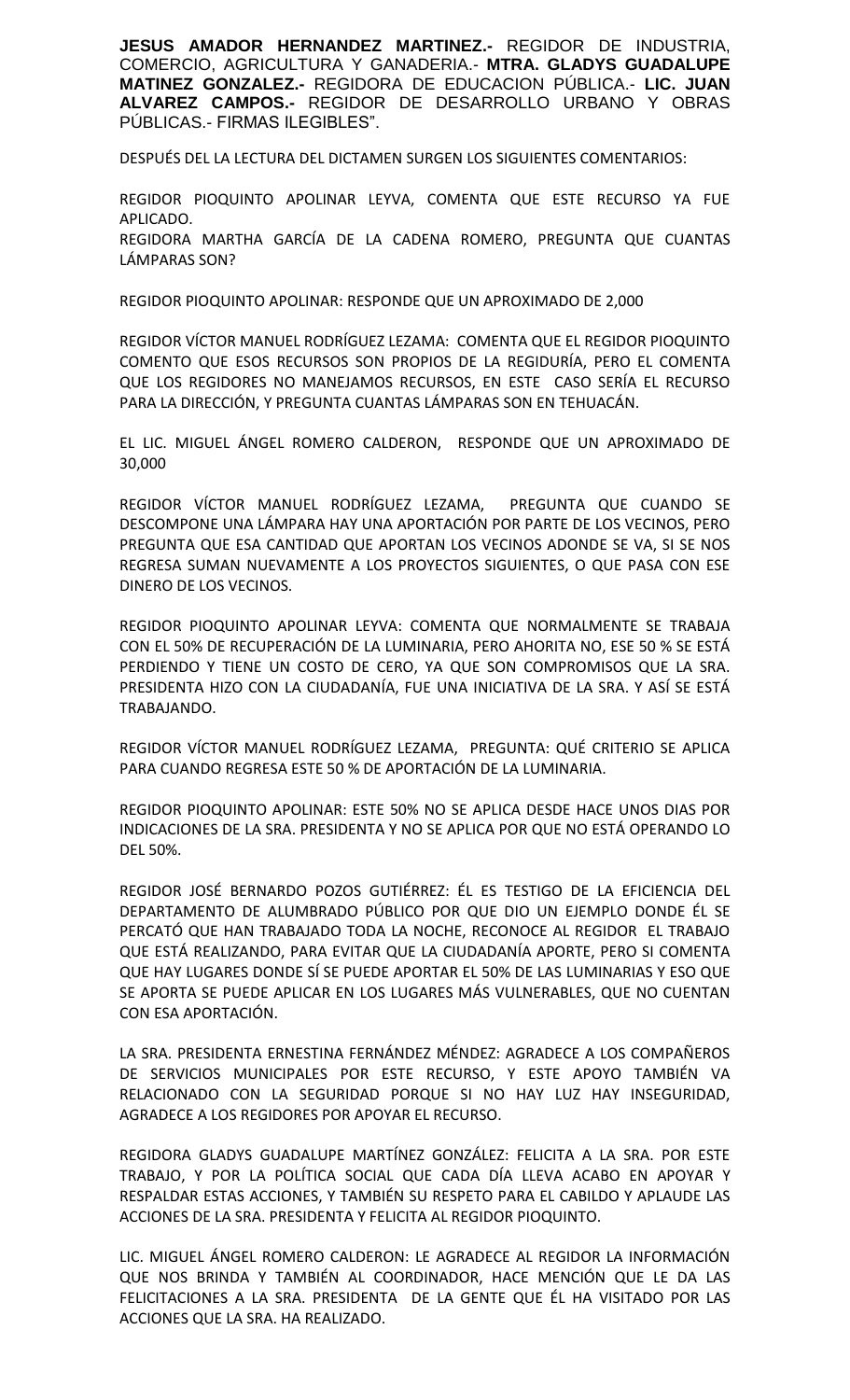REGIDOR PIOQUINTO APOLINAR LEYVA: LO QUE COMENTA LA SRA. SOBRE LA FALTA DE LUMINARIA SI ES LLEVAR A LA INSEGURIDAD, UN EJEMPLO ES QUE HAY CASOS EN LOS QUE LOS VECINOS DICEN QUE PORQUE ELLOS VAN A COOPERAR SI LA LÁMPARA ESTE ENFRENTE DE LA CASA DE UNO DE SUS VECINOS ENTONCES ES DE EL QUE LA PAGUE ENTONCES LA MAYORÍA DE LA GENTE NO ESTÁ EN LA DISPOSICIÓN DE APOYAR, APLAUDE LA DECISIÓN DE LA SRA. PRESIDENTA Y HAY QUE RECONOCER QUE SON BENEFICIOS PARA LA SOCIEDAD PARA TEHUACANA.

SEÑORA PRESIDENTA, REGIDORES Y SINDICO MUNICIPAL, EN VOTACIÓN SE LES CONSULTA SI SE APRUEBA LA PROPUESTA PRESENTADA EN CUESTIÓN, LOS QUE ESTÉN POR LA AFIRMATIVA SÍRVANSE MANIFESTARLO LEVANTANDO LA MANO.

HABIÉNDOSE ANALIZADO AMPLIAMENTE EL CONTENIDO DEL DICTAMEN DE REFERENCIA, POR UNANIMIDAD DE VOTOS A FAVOR POR PARTE DE LOS INTEGRANTES DEL HONORABLE CABILDO, SE DETERMINA EL SIGUIENTE:

## **A C U E R D O**

**PRIMERO.-** SE APRUEBA EL GASTO EFECTUADO POR LA CANTIDAD DE \$1,130,545.30, MISMO QUE SE DESGLOSA POR CONCEPTO DE LA ADQUISICIÓN DE MATERIAL ELÉCTRICO PARA LA REHABILITACIÓN DEL ALUMBRADO PÚBLICO EN CALLES Y BOULEVARES EN ATENCIÓN A REPORTES DE LA CIUDADANÍA DEL MUNICIPIO DE TEHUACÁN, PARA LAS ACCIONES QUE HAN QUEDADO DETALLADAS EN EL PUNTO NÚMERO V DE ANTECEDENTES DEL DICTAMEN PRESENTADO.

**SEGUNDO.-** GASTO EFECTUADO, MISMO QUE ES SOLVENTADO POR EL RECURSO PROPIO ASIGNADO A LA REGIDURÍA DE SERVICIOS PÚBLICOS MUNICIPALES PARA EL AÑO CORRIENTE

LO ANTERIOR CON FUNDAMENTO EN LOS INSTRUMENTOS LEGALES INVOCADOS EN EL DICTAMEN DE REFERENCIA.

**COMISIÓN DE SERVICIOS PÚBLICOS MUNICIPALES.- ANÁLISIS, DISCUSIÓN Y EN SU CASO APROBACIÓN DEL DICTAMEN QUE VERSA SOBRE EL GASTO A EFECTUARSE, POR LAS ACCIONES LLEVADAS A CABO POR LA COORDINACIÓN DE ALUMBRADO PÚBLICO ADSCRITA A LA DIRECCIÓN DE SERVICIOS PÚBLICOS MUNICIPALES, POR UN MONTO DE \$1,681,960.56, CON RECURSOS PROPIOS.**

SEÑOR REGIDOR TIENE USTED EL USO DE LA PALABRA.

EL REGIDOR PIOQUINTO APOLINAR LEYVA, PROCEDE A DAR LECTURA AL DICTAMEN CORRESPONDIENTE, MISMO QUE A LA LETRA DICE:

## **… "HONORABLE CABILDO DEL AYUNTAMIENTO MUNICIPAL CONSTITUCIONAL DE TEHUACÁN; PUE".**

EL QUE SUSCRIBE C. LIC. PIOQUINTO APOLINAR LEYVA, REGIDOR PRESIDENTE DE LA COMISIÓN DE SERVICIOS PÚBLICOS MUNICIPALES, ASI COMO LOS INTEGRANTES DE LA MISMA C. ABRAHAM DAVID AGUILAR SÁNCHEZ, C. LIC. JESÚS AMADOR HERNÁNDEZ MARTÍNEZ, C. MTRA. GLADYS GUADALUPE MARTÍNEZ GONZÁLEZ Y C. LIC. JUAN ÁLVAREZ CAMPOS EN LOS TÉRMINOS DE LO QUE ESTABLECEN LOS ARTÍCULOS 92, 94, Y 96 FRACCIÓN VII DE LA LEY ORGÁNICA MUNICIPAL Y DEMÁS RELATIVOS Y APLICABLES DEL MISMO ORDENAMIENTO LEGAL ANTES CITADO; **PRESENTAMOS EL ANÁLISIS, DISCUSIÓN Y EN SU CASO APROBACIÓN DEL GASTO A REALIZAR POR LAS ACCIONES LLEVADAS A CABO POR LAS COORDINACIÓN DE ALUMBRADO PÚBLICO ADSCRITA A LA DIRECCIÓN DE SERVICIOS PÚBLICOS MUNICIPALE**S, TOMADO DEL RECURSO PROPIO ASIGNADO A ESTE RUBRO POR UN MONTO DE \$1,681,960.56 (UN MILLÓN SEISCIENTOS OCHENTA Y UN MIL NOVECIENTOS SESENTA PESOS CINCUENTA Y SEIS CENTAVOS M.N.) GASTO A EFECTUARSE EN LAS OBRAS N° 15224 EN RELACIÓN AL EXPEDIENTE DEL AÑO 2015.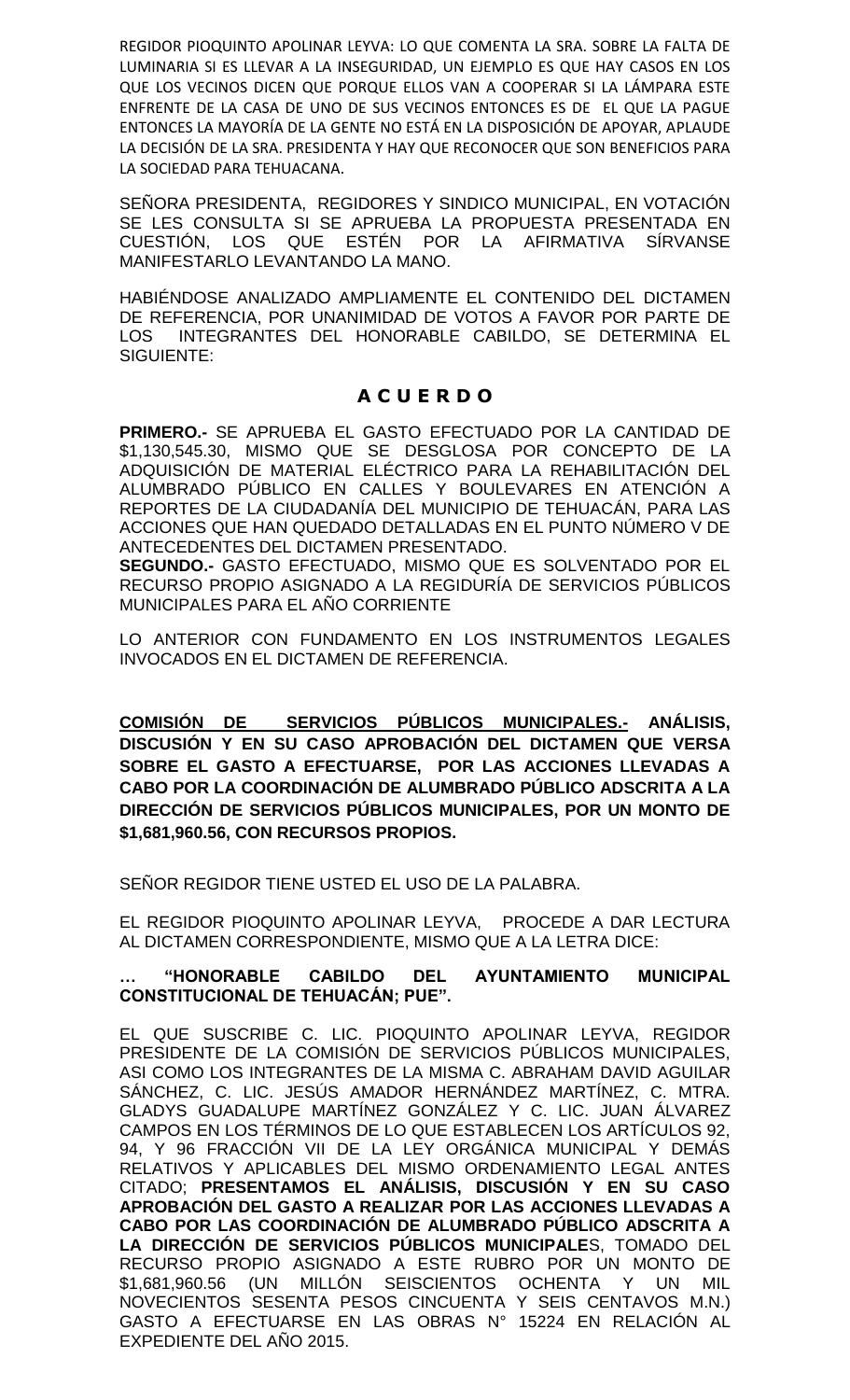#### **ANTECEDENTES**

- I. QUE DE CONFORMIDAD AL ARTÍCULO 38 DE LA LEY ORGÁNICA MUNICIPAL CAPITULO III QUE A LA LETRA DICE QUE LOS HABITANTES DE UN MUNICIPIO TENDRÁN DERECHO A USAR, CON LOS REQUISITOS QUE ESTABLEZCA LA LEY, LOS SERVICIOS PÚBLICOS MUNICIPALES QUE PRESENTE EL AYUNTAMIENTO, Y EN SU CASO AQUELLOS PROPORCIONADOS POR EL GOBIERNO ESTATAL, Y A QUE SEAN RESPETADOS LOS DERECHOS QUE LES CORRESPONDAN COMO GOBERNADOS.
- II. QUE DEL ARTICULO 199 FRACCIÓN 2.- QUE LOS MUNICIPIO TENDRÁ A SU CARGO LAS SIGUIENTES FUNCIONES Y SERVICIOS PÚBLICOS A) ALUMBRADO PUBLICO.
- III. QUE DE CONFORMIDAD AL ARTÍCULO 200 DE LA LEY ORGÁNICA MUNICIPAL, QUE A LAS LETRAS DICE QUE LOS SERVICIOS PÚBLICOS MUNICIPALES SE RIGEN, ENTRE OTRAS DISPOSICIONES, POR LAS SIGUIENTES: A) DEBERÁN PRESENTARSE UNIFORMEMENTE A LOS USUARIOS QUE LO SOLICITEN DE ACUERDO CON LAS POSIBILIDADES Y SALVO LAS EXCEPCIONES ESTABLECIDAS LEGALMENTE.
- IV. QUE ESTE GASTO SE DESPRENDE DE LA ADQUISICIÓN DE MATERIAL ELÉCTRICO PARA EL MANTENIMIENTO Y LA REHABILITACIÓN DEL ALUMBRADO PÚBLICO DE TEHUACÁN, Y SUS JUNTAS AUXILIARES EN ATENCIÓN A REPORTES DE LA CIUDADANÍA.

| NO.         | DE | NOMBRE DE LA OBRA                                | <b>FONDO</b>   | <b>MONTO TOTAL</b> |
|-------------|----|--------------------------------------------------|----------------|--------------------|
| <b>OBRA</b> |    |                                                  |                |                    |
|             |    | ADQUISICIÓN DE MATERIAL ELÉCTRICO                | <b>RECURSO</b> |                    |
| 15224       |    | <b>MANTENIMIENTO</b><br>Υ<br>EL .<br><b>PARA</b> | <b>PROPIO</b>  | \$1,681,960.56     |
|             |    | REHABILITACIÓN DE ALUMBRADO                      | 2015           |                    |
|             |    | PÚBLICO DE TEHUACÁN Y SUS JUNTAS                 |                |                    |
|             |    | <b>AUXILIARES</b>                                |                |                    |

## CONCEPTO DE LA ADQUISICIÓN

|                                                                                            | <b>UNIDAD</b> | <b>CANTIDAD</b> |
|--------------------------------------------------------------------------------------------|---------------|-----------------|
| <b>CONCEPTO DE TRABAJO</b>                                                                 | DE            | O               |
|                                                                                            | <b>MEDIDA</b> | <b>VOLUMEN</b>  |
| SOQUET MOGUL                                                                               | PZA.          | 206.00          |
| <b>VAPOR</b><br>DE.<br><b>SODIO</b><br>100W<br><b>PHILLIPS</b><br><b>BALASTRO</b><br>MARCA | PZA.          | 2,677.00        |
| 127/208/204/277 V                                                                          |               |                 |
| FOCO VAPOR DE SODIO 100W, MARCA OSRAM                                                      | PZA.          | 3,000.00        |
| FOTOCELDA 220V MODELO 2024 TORK                                                            | PZA.          | 2,000.00        |
| LUMINARIA OV-15CON CRISTAL CONCAVO Y BASE                                                  | PZA.          | 300.00          |
| LUMINARIA SUBURBANA E-40 CON BASE Y ACRILICO                                               | PZA.          | 300.00          |
| BRAZO 1.50 MTS GALVANIZADO                                                                 | PZA.          | 400.00          |
| ROLLO DE ALAMBRE TWD #12 COLOR GRIS                                                        | <b>ROLLO</b>  | 100.00          |
| ROLLO DE CABLE LAR MARCA THW #12                                                           | <b>ROLLO</b>  | 50.00           |
| <b>BASE PARA FOTOCELDA</b>                                                                 | PZA.          | 100.00          |
| CINTA DE AHISLAR MARCA TEMFLEX                                                             | PZA.          | 1,000.00        |

V. QUE UNA VEZ EFECTUADA LA REVISIÓN DE ESTOS EXPEDIENTES Y LAS CIFRAS ARROJADAS, LA COMISIÓN EMITE LA APROBACIÓN DE LAS MISMAS EN LOS TÉRMINOS Y CONDICIONES EN LA QUE SE PRESENTA, ACORDANDO LA RESOLUCIÓN SIGUIENTE:

#### **DICTAMEN**

**ÚNICO.-** LOS QUE INTEGRAN ESTA COMISIÓN DE SERVICIOS PÚBLICOS MUNICIPALES EN COMÚN, ACUERDO Y POR VOTACIÓN UNÁNIME SE DETERMINÓ APROBAR EL MONTO EFECTUADO POR CONCEPTO DE LAS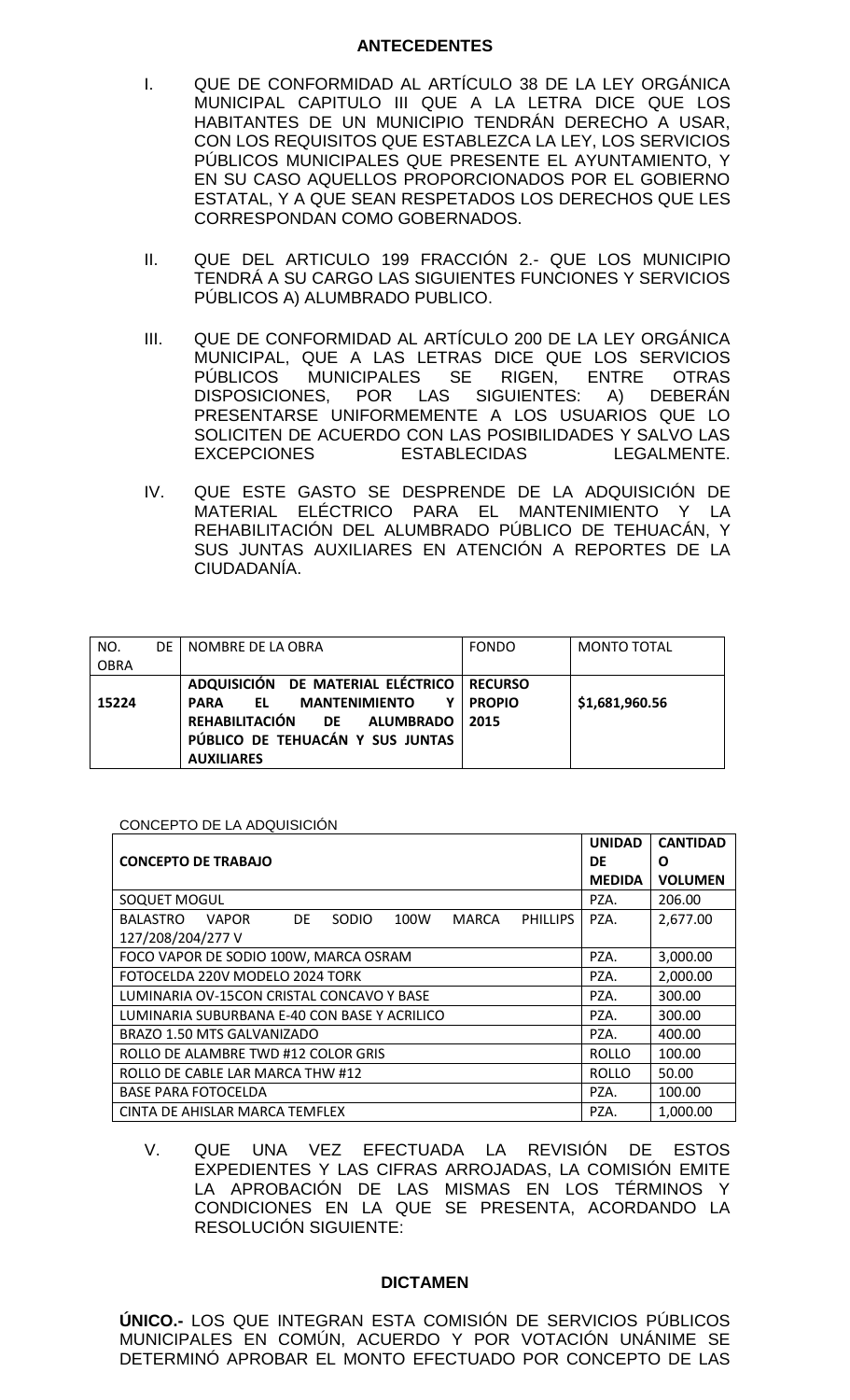ACCIONES Y OBRAS DE REHABILITACIÓN Y ADQUISICIÓN DE MATERIAL ELÉCTRICO POR LA COORDINACIÓN DE ALUMBRADO PÚBLICO DENTRO DE LOS EXPEDIENTES DE ESTE AÑO 2015 SIENDO ESTA LA CANTIDAD DE 1,681,960.56

#### **ACUERDO**

**PRIMERO.-** SE APRUEBA EL GASTO A EFECTUARSE POR LA CANTIDAD DE \$1,681,960.56, MISMO QUE SE DESGLOSA POR CONCEPTO DE LA ADQUISICIÓN DE MATERIAL ELÉCTRICO PARA EL MANTENIMIENTO Y LA REHABILITACIÓN DEL ALUMBRADO PÚBLICO EN ATENCIÓN A REPORTES DE LA CIUDADANÍA DEL MUNICIPIO DE TEHUACÁN Y SUS JUNTAS AUXILIARES.

**SEGUNDO.-** GASTO A EFECTUARSE, MISMO QUE ES SOLVENTADO POR EL RECURSO PROPIO ASIGNADO A LA REGIDURÍA DE SERVICIOS PÚBLICOS MUNICIPALES PARA EL AÑO CORRIENTE.- A T E N T A M E N T E-TEHUACAN; PUE. A 23 DE JULIO DE 2015.- **LIC. PIOQUINTO APOLINAR LEYVA.-** REGIDOR PRESIDENTE DE LA COMISION DE SERVICIOS PUBLICOS MUNICIPALES.- **C. ABRAHAM DAVID AGUILAR SANCHEZ.-** REGIDOR DE GOBERNACIÓN, JUSTICIA Y SEGURIDAD PÚBLICA.- **LIC. JESÚS AMADOR HERNANDEZ MARTINEZ.-** REGIDOR DE INDUSTRIA, COMERCIO, AGRICULTURA Y GANADERIA.- **MTRA. GLADYS GUADALUPE MATINEZ GONZALEZ.-** REGIDORA DE EDUCACION PÚBLICA.- **LIC. JUAN ÁLVAREZ CAMPOS.-** REGIDOR DE DESARROLLO URBANO Y OBRAS PÚBLICAS.- FIRMAS ILEGIBLES".

SEÑORA PRESIDENTA, REGIDORES Y SINDICO MUNICIPAL, EN VOTACIÓN SE LES CONSULTA SI SE APRUEBA LA PROPUESTA PRESENTADA EN CUESTIÓN, LOS QUE ESTÉN POR LA AFIRMATIVA SÍRVANSE MANIFESTARLO LEVANTANDO LA MANO.

HABIÉNDOSE ANALIZADO AMPLIAMENTE EL CONTENIDO DEL DICTAMEN DE REFERENCIA, POR UNANIMIDAD DE VOTOS A FAVOR POR PARTE DE LOS INTEGRANTES DEL HONORABLE CABILDO, SE DETERMINA EL SIGUIENTE:

# **A C U E R D O**

**PRIMERO.-** SE APRUEBA EL GASTO A EFECTUARSE POR LA CANTIDAD DE \$1,681,960.56, MISMO QUE SE DESGLOSA POR CONCEPTO DE LA ADQUISICIÓN DE MATERIAL ELÉCTRICO PARA EL MANTENIMIENTO Y LA REHABILITACIÓN DEL ALUMBRADO PÚBLICO EN ATENCIÓN A REPORTES DE LA CIUDADANÍA DEL MUNICIPIO DE TEHUACÁN Y SUS JUNTAS AUXILIARES, PARA LA OBRA NÚMERO 15224.

**SEGUNDO.-** GASTO A EFECTUARSE, MISMO QUE ES SOLVENTADO POR EL RECURSO PROPIO ASIGNADO A LA REGIDURÍA DE SERVICIOS PÚBLICOS MUNICIPALES PARA EL AÑO CORRIENTE.

LO ANTERIOR CON FUNDAMENTO EN LOS INSTRUMENTOS LEGALES INVOCADOS EN EL DICTAMEN DE REFERENCIA.

NO HABIÉNDO ASUNTO QUE TRATAR, SE DA POR TERMINADA LA PRESENTE SESIÓN DE CABILDO, SIENDO LAS NUEVE HORAS CON CINCUENTA MINUTOS DEL DÍA VEINTIOCHO DE JULIO DEL AÑO DOS MIL QUINCE, PROCEDIENDOSE A LEVANTAR LA PRESENTE ACTA, QUE FIRMAN LOS QUE EN ELLA INTERVINIERON.- DOY FE.-----------

## **SECRETARIO DEL AYUNTAMIENTO**

## **LIC. JOSÉ HONORIO PACHECO FLORES**

**C. ERNESTINA FERNÁNDEZ MÉNDEZ**